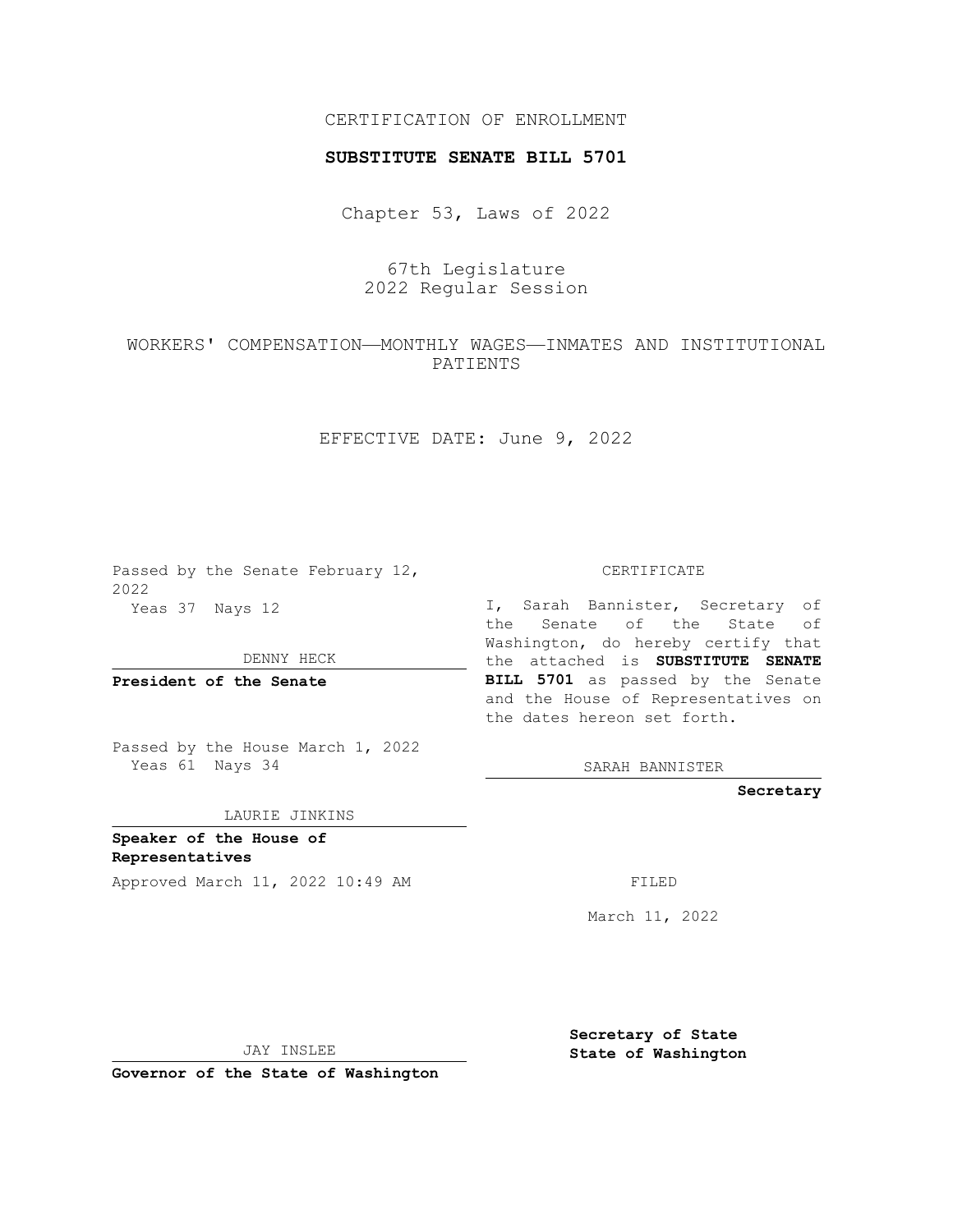### **SUBSTITUTE SENATE BILL 5701**

Passed Legislature - 2022 Regular Session

**State of Washington 67th Legislature 2022 Regular Session By** Senate Ways & Means (originally sponsored by Senators Nguyen,

READ FIRST TIME 02/07/22.

Frockt, Hasegawa, Nobles, and C. Wilson)

1 AN ACT Relating to determining monthly wages for workers' 2 compensation; amending RCW 51.08.178; and creating a new section.

3 BE IT ENACTED BY THE LEGISLATURE OF THE STATE OF WASHINGTON:

4 **Sec. 1.** RCW 51.08.178 and 2007 c 297 s 1 are each amended to 5 read as follows:

 (1) For the purposes of this title, the monthly wages the worker was receiving from all employment at the time of injury shall be the basis upon which compensation is computed unless otherwise provided specifically in the statute concerned. In cases where the worker's wages are not fixed by the month, they shall be determined by multiplying the daily wage the worker was receiving at the time of 12 the injury:

 (a) By five, if the worker was normally employed one day a week; (b) By nine, if the worker was normally employed two days a week; (c) By thirteen, if the worker was normally employed three days a 16 week;

17 (d) By eighteen, if the worker was normally employed four days a 18 week;

19 (e) By twenty-two, if the worker was normally employed five days 20 a week;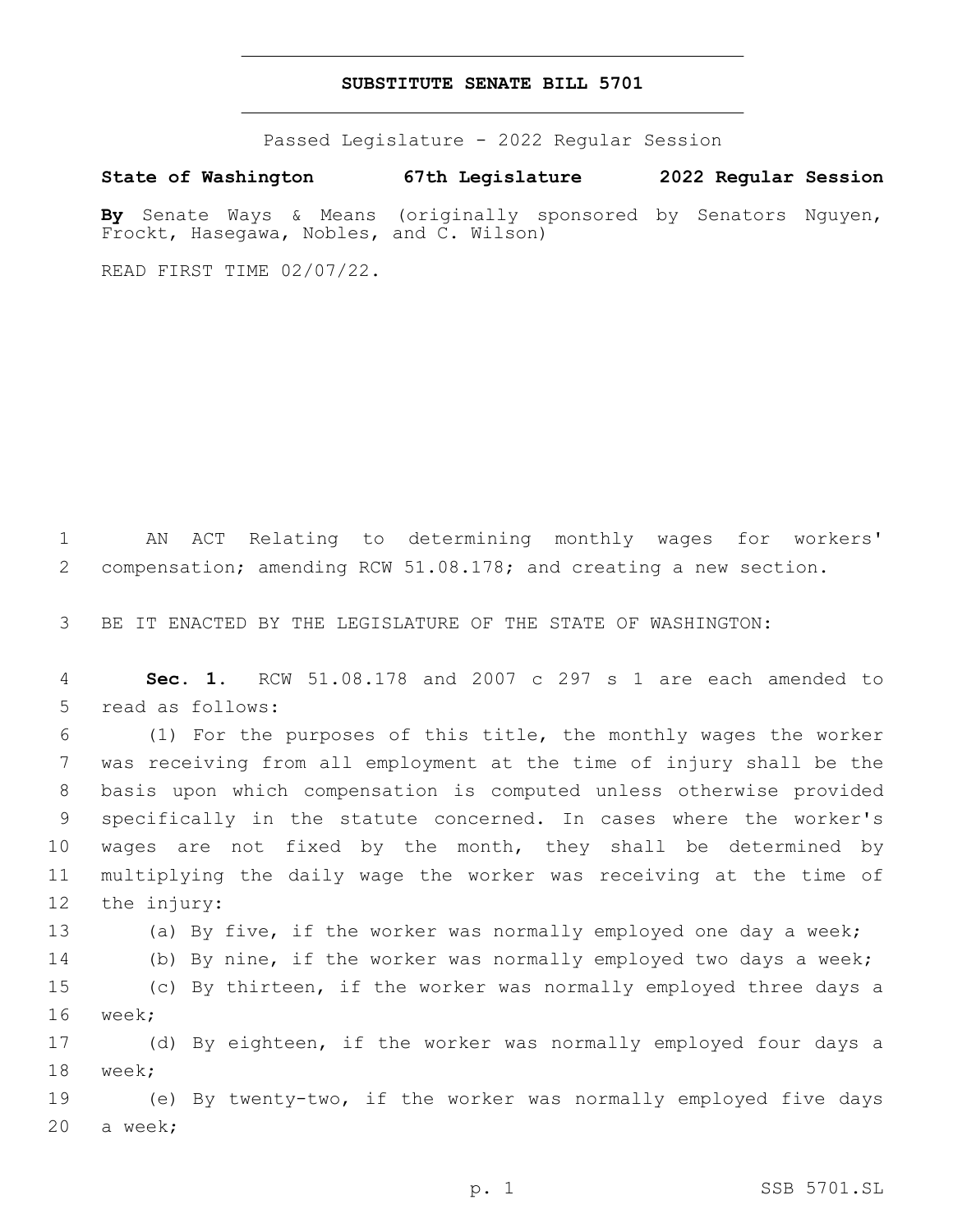(f) By twenty-six, if the worker was normally employed six days a 2 week;

 (g) By thirty, if the worker was normally employed seven days a 4 week.

 The term "wages" shall include the reasonable value of board, housing, fuel, or other consideration of like nature received from the employer as part of the contract of hire, but shall not include overtime pay except in cases under subsection (2) of this section. As consideration of like nature to board, housing, and fuel, wages shall also include the employer's payment or contributions, or appropriate portions thereof, for health care benefits unless the employer continues ongoing and current payment or contributions for these benefits at the same level as provided at the time of injury. However, tips shall also be considered wages only to the extent such tips are reported to the employer for federal income tax purposes. The daily wage shall be the hourly wage multiplied by the number of hours the worker is normally employed. The number of hours the worker is normally employed shall be determined by the department in a fair and reasonable manner, which may include averaging the number of 20 hours worked per day.

 (2) In cases where (a) the worker's employment is exclusively seasonal in nature or (b) the worker's current employment or his or her relation to his or her employment is essentially part-time or intermittent, the monthly wage shall be determined by dividing by twelve the total wages earned, including overtime, from all employment in any twelve successive calendar months preceding the injury which fairly represent the claimant's employment pattern.

 (3) If, within the twelve months immediately preceding the injury, the worker has received from the employer at the time of injury a bonus as part of the contract of hire, the average monthly value of such bonus shall be included in determining the worker's 32 monthly wages.

 (4) In cases where a wage has not been fixed or cannot be reasonably and fairly determined, the monthly wage shall be computed on the basis of the usual wage paid other employees engaged in like 36 or similar occupations where the wages are fixed.

 (5)(a) In the case of any person described in RCW 49.46.010(3)(k), the monthly wage shall be computed on the basis of the usual wage paid other employees engaged in like or similar occupations where the wages are fixed.